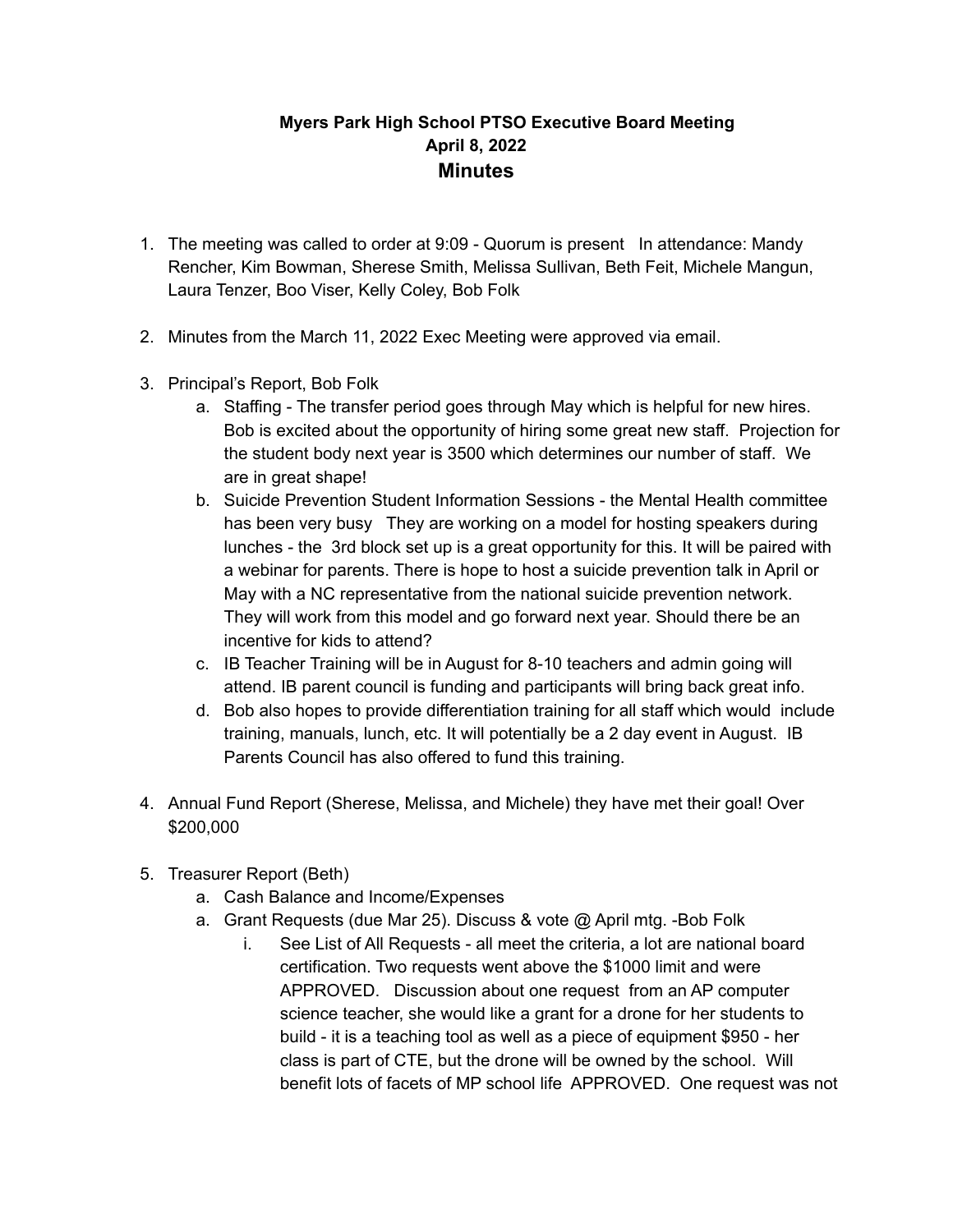approved due to not meeting objectives of benefitting MPHS students. All others APPROVED

- ii. National Counselor conference discussion around sending one counselor each year. Funding will come from Bob's professional development budget.
- iii. Some issues with not using correct forms TABLED
- iv. Can we do away with the annual request and separate form and just use 1 document since teachers/staff still aren't using the forms accordingly? TABLED
- b. Budget Requests/Changes
	- i. Teacher Appreciation budget need funds for May Teacher Appreciation week if possible (funds will come from Guidance Support \$2,100 - who does not need their funds) APPROVED
	- ii. Vote to move remaining \$16,000 from safety & security to Facilities & learning environment to cover the cost of benches. APPROVED
	- iii. Line items that need money allocation:
		- 1. Plagiarism Software \$175 (cost went up this year)
		- 2. Uncategorized Bus Driver Appreciation (needs \$842) and Mental Health (needs \$150ish) funds will be reappropriated to cover APPROVED
	- iv. Beth reached out to all committees outside of Direct School for updates on what they plan to spend. She hasn't heard back from many and will email them again after Spring Break
	- v. Direct School Budgets
		- 1. Will send out to admin heads to let them know balance remaining and ask for update as to what may NOT be spent.
		- 2. Who is now covering budget line items for Mr. Holt? Mentoring/Outreach Currently Michelle Richards is helping. Going forward, Courtney Armstrong Will be taking over the mentor piece
		- 3. Clubs currently only dance team and dream team has used. Michele Richards
			- a. Clubs & Mentoring / Outreach School Programs
	- vi. Are we going to do anything with \$1500 in Back To School bags line item? No current plans
- 6. Update from other groups:
	- a. SIT (Mandy) no update
	- b. IB Parent Board (Laura) revising budget Will likely help with IB training and conference in August
	- c. Mustang Club (Kim) looking to implement standard hiring process
	- d. MPHS Foundation (Mandy) AFTP was a success on 3/18. Thank you to all who supported. We are working to find new board members and set our slate for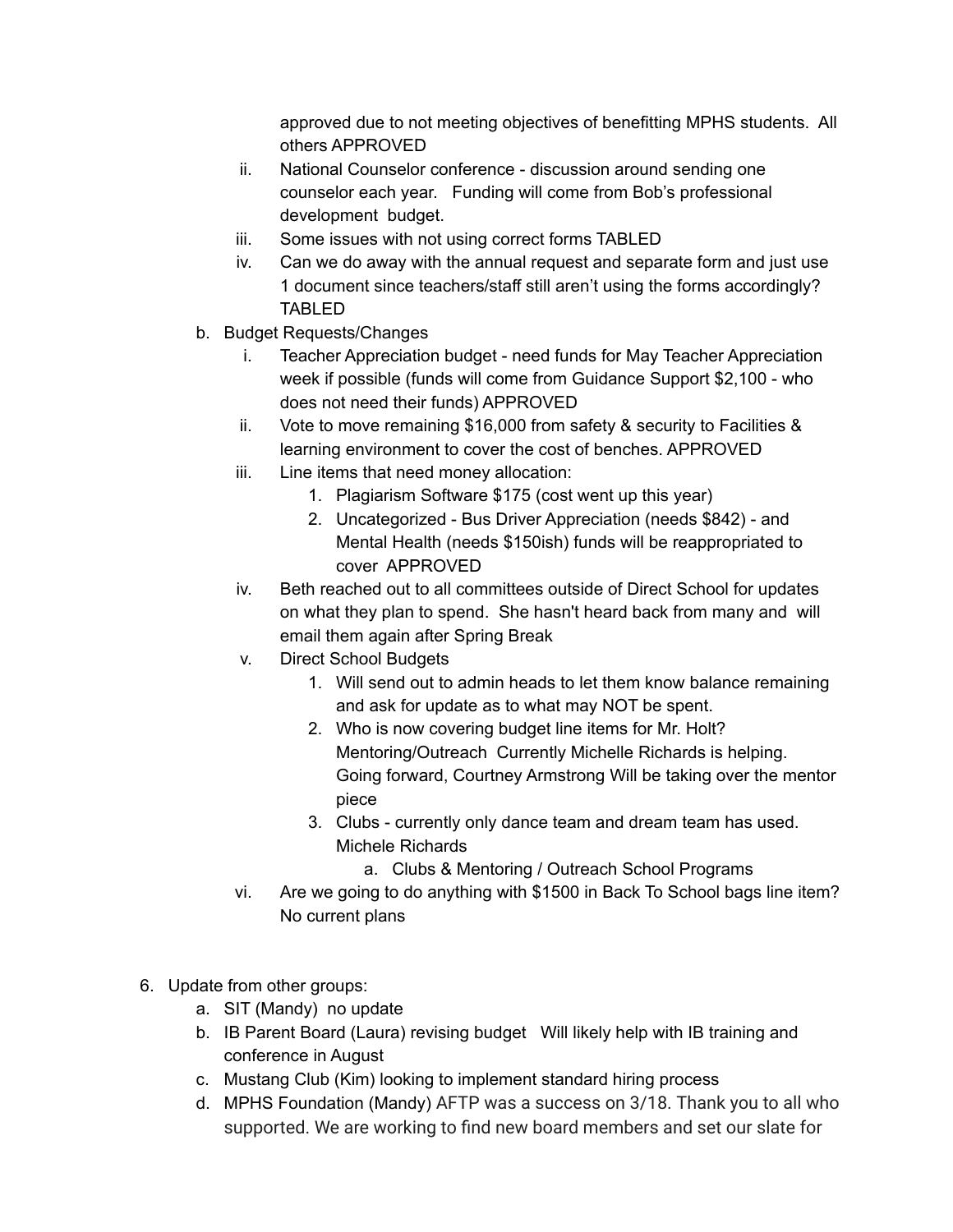the upcoming year. Looking at future dates for AFTP of 2/24 and 2/25 as well as 3/4.

- 7. Proposed Changes to Policies and Procedures TABLED, Sherese will send via email after spring break APPROVED via e-mail
	- a. Vote on removing the following from the General Board of Directors/Committee Chairs Heading:
	- Media Center Liaison
	- Senior Exit Review Board Chair
	- Ticket Distribution Committee
	- b. Vote on removing the following from the Committee and Volunteer Opportunity Heading:
	- ESL Tutoring
	- Senior Exit Review Board
	- Ticket Distribution
- 8. President's Updates
	- a. Picnic Table Donations Mandy working on plaques
	- b. PTSO Committee Chair EOY Party on 5/12 at Natasha Scrivener's Home.
	- c. Staff Luncheon Year end lunch scheduled for June 9th. Box lunch so staff can grab and go as they finalize grades.
	- d. Staff Appreciation is requesting 250 \$20 or \$25 gift cards to give to staff as well as for families to send in notes/cards. Also, they will have cake in workrooms around campus.
	- e. Senior events The seniors had an ice cream event on Friday, 3/25. About 300 seniors came and ordered ice cream. While there, Mr. Folk asked if we could help with the mandatory senior meeting on 3/31. We provided doughnuts to all seniors upon leaving. The last event of the year is 4/29. It is the senior carnival and we are providing volunteers and hopefully drinks/snacks.
	- f. Beautification Committee successful campus cleanup; front circle installation - plan is being created and front circle will be planted with annuals next week
	- g. Staff Appreciation served boxed lunches from Reids on 4/6. Thinking of plan for teacher appreciation week.

Upcoming Dates:

- April 7, 6:15pm Community Engagement Virtual Meeting for Relief School
- April 11-15 Spring Break
- April 18 Teacher Work Day
- May 2, 6am Senior Prom ticket sales begin